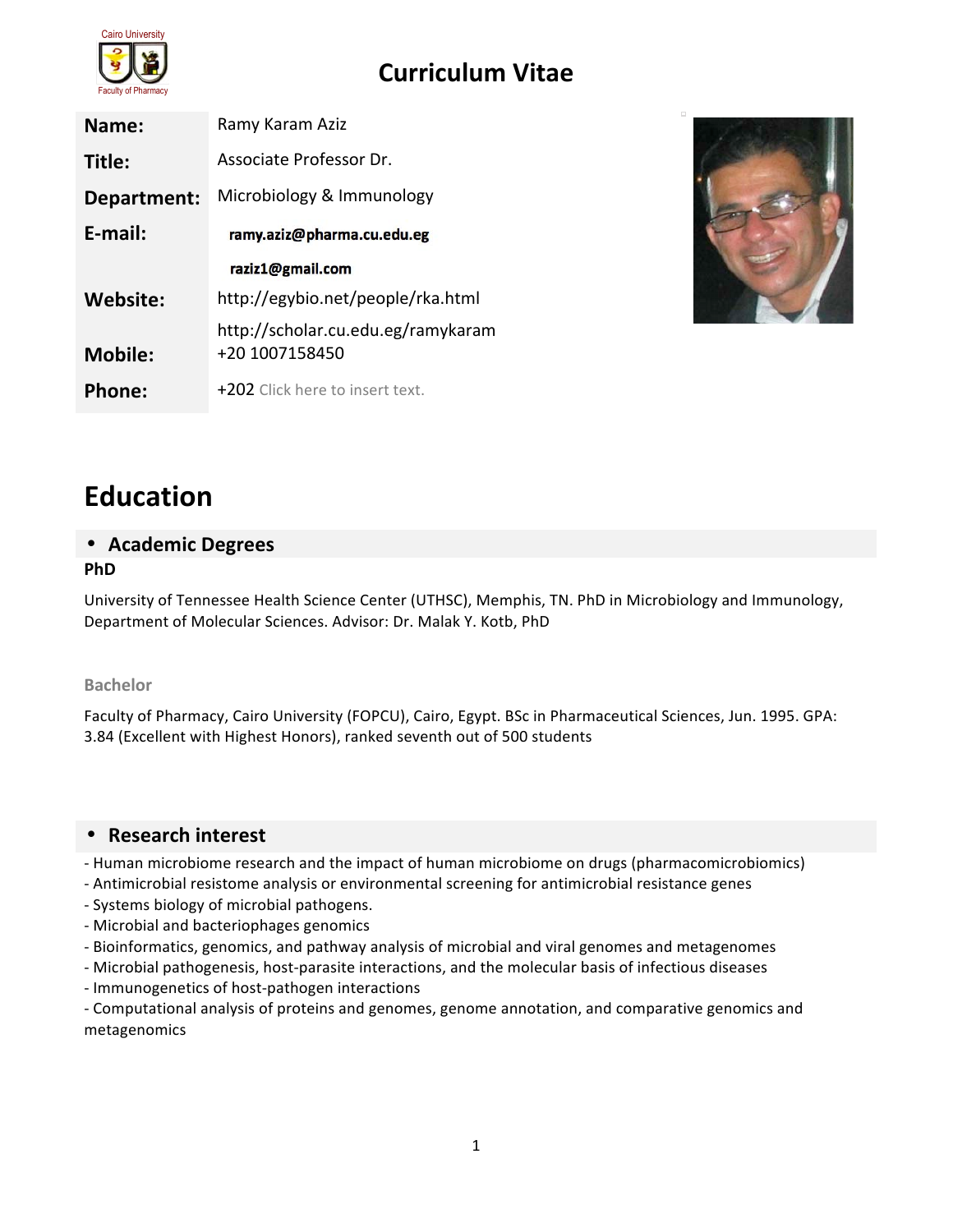

# **Teaching**

|                              | <b>Course Title</b>                                                               |
|------------------------------|-----------------------------------------------------------------------------------|
| <b>Undergraduate Courses</b> | Micro402: General Microbiology and Immunology                                     |
| (General Program)            | Micro405: Public Health                                                           |
|                              | Micro406: Biotechnology                                                           |
|                              |                                                                                   |
|                              |                                                                                   |
| <b>Undergraduate Courses</b> | MD406: Parasitology                                                               |
| (Clinical Program)           | PM401: General Microbiology and Immunology                                        |
|                              | MD710: Public Health                                                              |
|                              | PM703: Biotechnology                                                              |
|                              |                                                                                   |
| <b>Postgraduate Courses</b>  | Bioinformatics for Biotechnology Diploma Students and for Drug<br>Design Diploma. |
|                              |                                                                                   |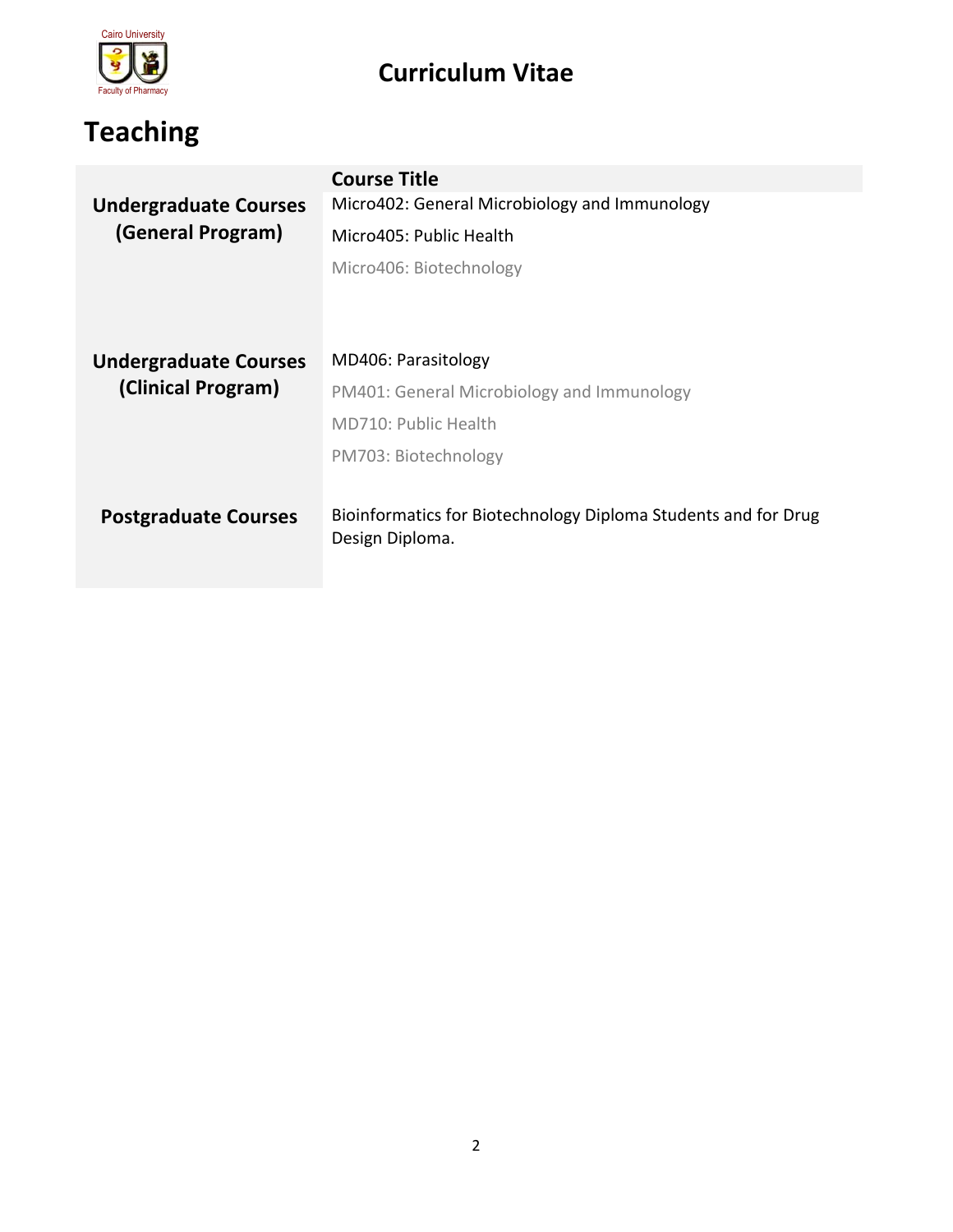

### **Career History and Professional Experience**

**Titles** 2011-2014: Visiting Scientist, Systems Biology Research Group, University of California, San Diego, La Jolla, CA, USA

> 2008-2012: Adjunct Faculty Member, College of Sciences, San Diego State University (SDSU), San Diego, CA, USA

2009-2011: Research Scientist, College of Sciences, SDSU, San Diego, CA, USA

2006-2011: Lecturer, Department of Microbiology and Immunology, FOPCU, Cairo, Egypt

2008-2010: Research Scientist (Streptococcal Genomics Specialist), Computation Institute, University of Chicago, IL, USA

2005-2006: Genome Analyst, The Fellowship for Interpretation of Genomes (FIG), University of Chicago, IL, and the Argonne National Laboratory, Argonne, IL, USA

2004-2006: Postdoctoral Trainee, Department of Surgery, UTHSC, Memphis, TN, USA

1999-2004: Graduate Teaching Assistant, Department of Molecular Sciences, UTHSC, Memphis, TN, USA

1999-2000: Doctoral rotation. UTHSC and the VA Medical Center, Memphis, TN. Analysis of T cell receptor V-beta repertoire by quantitative RT Real time PCR. Advisor: Dr. Malak Y. Kotb

1995-1999: Graduate Teaching Assistant, Department of Microbiology and Immunology, FOPCU, Cairo, Egypt

1996-1998: Predoctoral project, Department of Microbiology and Immunology, FOPCU, Cairo, Egypt: Using a yeast model to study the effect of surfactants on the eukaryotic membrane.

1993: Undergraduate intern at the R&D department in Amoun Pharmaceutical Industries Company (APIC), Salam City, Egypt. The two-months project was to develop and optimize HPLC assays for various drug active constituents and final products.

- **Awards** Cairo University Scientific Excellence Award. 2015<br>TWAS/ARO regional award for developing education
	- TWAS/ARO regional award for developing educational material. Dec. 2015.
	- Cairo University Junior Faculty Award (The University Incentive Award). Aug. 2012

The Egyptian National Academy of Sciences Incentive Award in Medical Sciences (Monetary value of 50,000 EGP). Jun. 2012

TWAS/ARO Young Arab Scientist (YAS) award for research on biodiversity and informatics. Dec. 2010.

Cairo University Excellence in Publication awards every year between 2006-2015

ASM student travel award, ASM conference for functional genomics and bioinformatics, Portland-OR. Grant awarded on Sep. 2004

- ASM student travel award, 43rd ICAAC meeting, Chicago- IL., Sep. 2003
- ASM student travel award, 103rd General Meeting, Washington- D.C., May 2003

- **Projects** Pharmacometric, Microbiological and Pharmacogenetic Monitoring of Voriconazoletreated Pediatric Cancer Patients: A Step Towards Personalized Therapeutics
	- UTHSC Center of Excellence in Genomics and Bioinformatics grant to Malak Kotb, Ramy Aziz, and Robert A. Edwards. 2002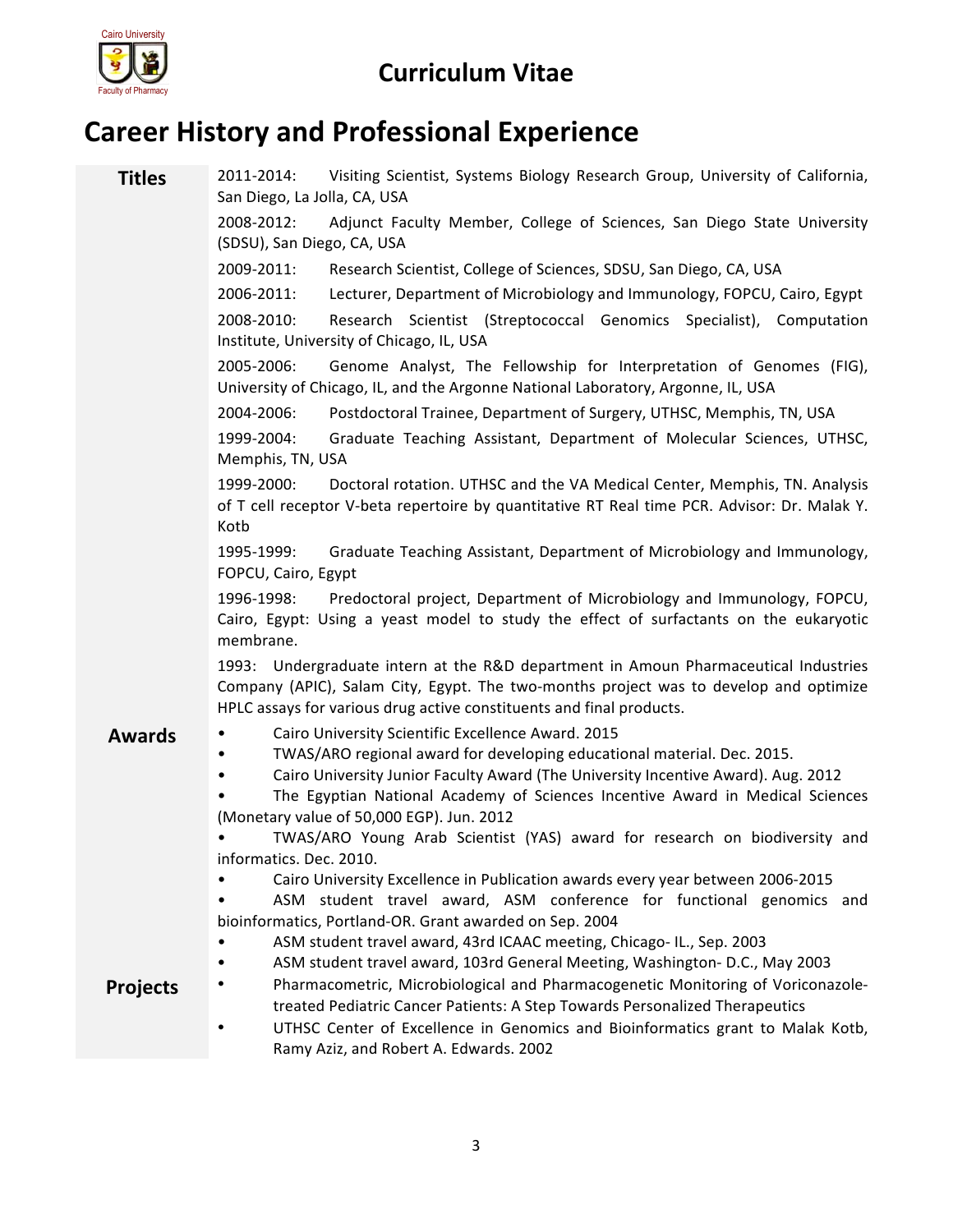

### **Publications and Presentations**

### **Publication Metrics:**

**Summary:** 48 peer-reviewed full articles and 3 editorials/ 1 genome announcement article/ 5 book sections/ 1 book/ 10 published peer-reviewed conference abstracts

**Citation metrics**: ISI, Web of Science: h-index **23**; total citations 2,863, of which 115 are self citations; Scopus: h-index **23**; total citations: 3,115 (119 are self-citations); Google Scholar: h-index **27**; total citations 5,319

#### **Journal Articles (in reverse chronological order):**

**Key:** Name underlined: primary author; double underline: principal investigator; \* corresponding author; # equal contribution

#### **In revision:**

**Bosi E, Monk JM, Aziz RK** et al. Comparative genome-scale modelling of multiple *Staphylococcus aureus* strains identifies strain-specific metabolic capabilities linked to pathogenicity"

#### **In Press:**

El Behery A, **Aziz RK**, Siam R. Antibiotic resistome: improving detection and quantification accuracy for comparative metagenomics. **OMICS 2016. In Press.**

#### **2011-present:**

- 53. **Aziz RK,** Monk JM, Lewis RM, In Loh S, Mishra A, Abhay Nagle A, Satyanarayana C, Dhakshinamoorthy S, Luche M, Kitchen DB, Andrews KA, Fong NL, Li HJ, Palsson BØ, Charusanti P. Systems biology-guided identification of synthetic lethal gene pairs and its potential use to discover antibiotic combinations**. Sci Rep**. **2015** Nov 4;5:16025. doi: 10.1038/srep16025. PubMed PMID: 26531810.
- 52. **Aziz RK**, Khaw VL, Monk JM, Brunk E, Lewis R, Loh SI, Mishra A, Nagle AA, Satyanarayana C, Dhakshinamoorthy S, Luche M, Kitchen DB, Andrews KA, Palsson BØ, Charusanti P. Model-driven discovery of synergistic inhibitors against E. coli and S. enterica serovar Typhimurium targeting a novel synthetic lethal pair, aldA and prpC. **Front Microbiol**. **2015** Sep 23;6:958. doi: 10.3389/fmicb.2015.00958. eCollection 2015. PubMed PMID: 26441892.
- 51. **Aziz RK**\*, Dwivedi B, Akhter S, Breitbart M, Edwards RA. Multidimensional metrics for estimating phage abundance, distribution, gene density, and sequence coverage in metagenomes. **Front Microbiol. 2015** May 8;6:381. doi:10.3389/fmicb.2015.00381. eCollection **2015**. PubMed PMID: 26005436..
- 50. **Aziz RK**\*, Khalifa MM, Sharaf RR. Contaminated water as a source of *Helicobacter pylori* infection. **J. Advanced Res.** 2015 Jul;6(4):539-47. doi: 10.1016/j.jare.2013.07.007. Epub 2013 Jul 21. Review. PubMed PMID: 26199743
- 49. Henningham A, Yamaguchi M, **Aziz RK**, Kuipers K, Buffalo CZ, Dahesh S, Choudhury B, Van Vleet J, Yamaguchi Y, Seymour LM, Ben Zakour NL, He L, Smith HV, Grimwood K, Beatson SA, Ghosh P, Walker MJ, Nizet V, Cole JN. Mutual Exclusivity of Hyaluronan and Hyaluronidase in Invasive Group A Streptococcus. **J Biol Chem. 2014** Nov 14;289(46):32303-15. doi: 10.1074/jbc.M114.602847. Epub 2014 Sep 29PubMed PMID: 25266727.
- 48. Latif H, Li HJ, Charusanti P, Palsson BØ, **Aziz RK\***. A Gapless, Unambiguous Genome Sequence of the Enterohemorrhagic Escherichia coli O157:H7 Strain EDL933. **Genome Announc. 2014** Aug 14;2(4). pii: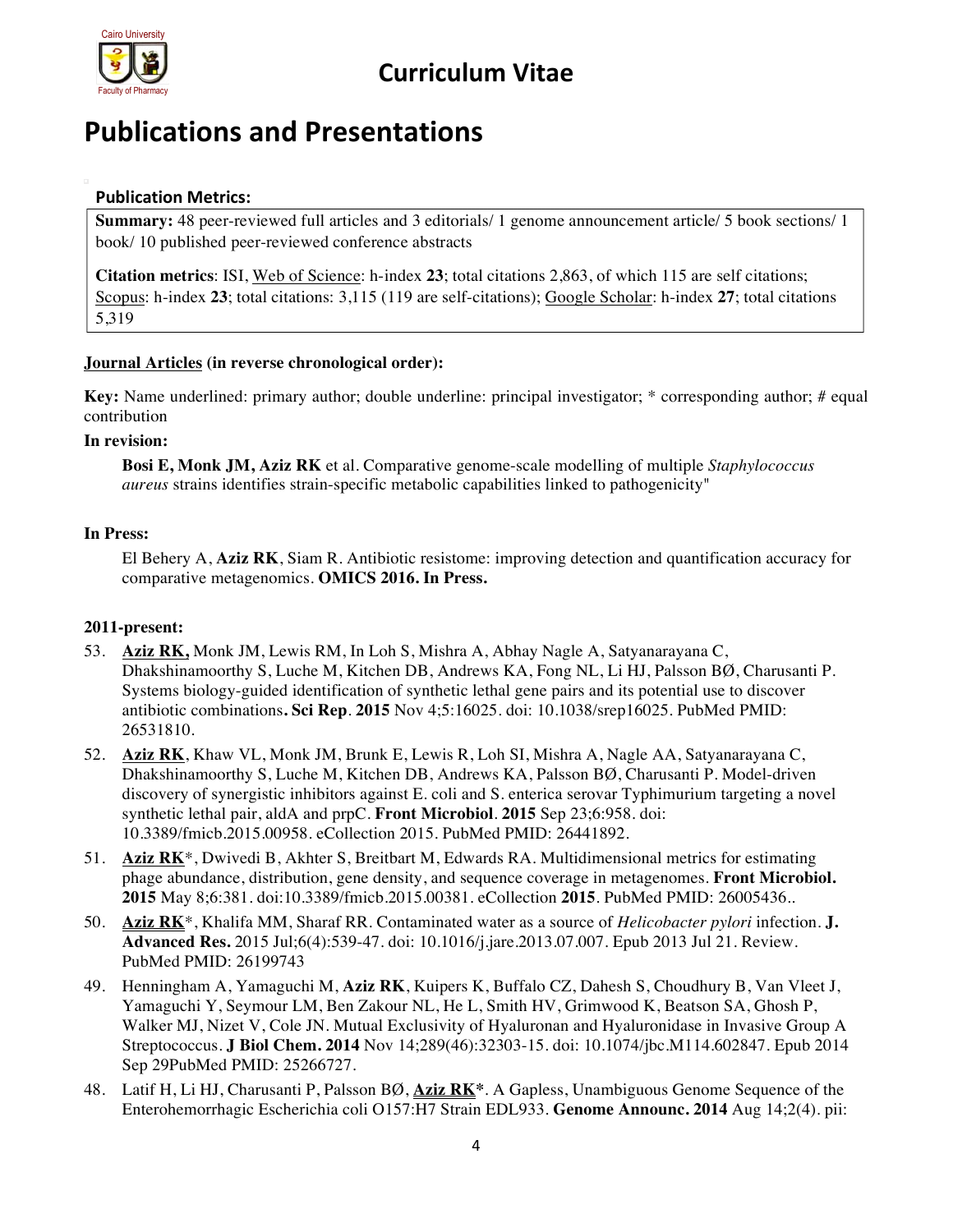

e00821-14. doi: 10.1128/genomeA.00821-14

- 47. Dutilh BE, Cassman N, McNair K, Sanchez SE, Silva GG, Boling L, Barr JJ, Speth DR, Seguritan V, **Aziz RK**, Felts B, Dinsdale EA, Mokili JL, Edwards RA. A highly abundant bacteriophage discovered in the unknown sequences of human faecal metagenomes. **Nat Commun. 2014** Jul 24;5:4498. doi: 10.1038/ncomms5498
- 46. van Sorge NM, Cole JN, Kuipers K, Henningham A, **Aziz RK**, Kasirer-Friede A, Lin L, Berends ET, Davies MR, Dougan G, Zhang F, Dahesh S, Shaw L, Gin J, Cunningham M, Merriman JA, Hütter J, Lepenies B, Rooijakkers SH, Malley R, Walker MJ, Shattil SJ, Schlievert PM, Choudhury B, Nizet V. The classical lancefield antigen of group a Streptococcus is a virulence determinant with implications for vaccine design. **Cell Host Microbe. 2014** Jun 11;15(6):729-40. doi: 10.1016/j.chom.2014.05.009
- 45. ElRakaiby M, Dutilh BE, Rizkallah MR, Boleij A, Cole JN, **Aziz RK**\*. Pharmacomicrobiomics: the impact of human microbiome variations on systems pharmacology and personalized therapeutics. **OMICS. 2014** Jul;18(7):402-14. doi: 10.1089/omi.2014.0018. Epub 2014 May 2
- 44. Monk JM, Charusanti P, **Aziz RK**, Lerman JA, Premyodhin N, Orth JD, Feist AM, Palsson BØ. Genomescale metabolic reconstructions of multiple *Escherichia coli* strains highlight strain-specific adaptations to nutritional environments. **Proc Natl Acad Sci USA. 2013** Dec 10;110(50):20338-43. doi: 10.1073/pnas.1307797110. Epub 2013 Nov 25
- 43. Akhter S, Bailey BA, Salamon P, **Aziz RK**, Edwards RA. Applying Shannon's information theory to bacterial and phage genomes and metagenomes. **Sci Rep. 2013**; 3, 1033. doi: 10.1038/srep01033
- 42. Saad R, Rizkallah MR, **Aziz RK\***. Gut Pharmacomicrobiomics: the tip of an iceberg of complex interactions between drugs and gut-associated microbes. **Gut Pathog. 2012** Nov 30;4(1):16. doi: 10.1186/1757-4749-4-16
- 41. **Aziz RK\***. Rethinking pharmacogenomics in an ecosystem: drug-microbiome interactions, pharmacomicrobiomics, and personalized medicine for the human supraorganism (Editorial). **Curr Pharmacogenomics Person Med. 2012** Sep 1;10(4):258-261
- 40. **Aziz RK\***, Devoid S, Disz T, Edwards RA, Henry CS, Olsen GJ, Olson R, Overbeek R\*, Parrello B, Pusch GD, Stevens RL, Vonstein V, Xia F. SEED Servers: high-performance access to the SEED genomes, annotations, and metabolic models. **PLoS One. 2012**; 7(10):e48053. doi: 10.1371/journal.pone.0048053. Epub 2012 Oct 2
- 39. Cole JN, **Aziz RK**, Kuipers K, Timmer AM, Nizet V, van Sorge NM. A conserved UDP-glucose dehydrogenase outside the hasABC operon contributes to capsule biogenesis in group A Streptococcus **J Bacteriol.** 2012 Nov;194(22):6154-61. doi: 10.1128/JB.01317-12. Epub 2012 Sep 7.
- 38. Maamary PG, Ben Zakour NL, Cole JN, Hollands A, **Aziz RK**, Barnett TC, Cork AJ, Henningham A, Sanderson-Smith M, McArthur JD, Venturini C, Gillen CM, Kirk JK, Johnson DR, Taylor WL, Kaplan EL, Kotb M, Nizet V, Beatson SA, Walker MJ.Tracing the evolutionary history of the pandemic group A streptococcal M1T1 clone. **FASEB J. 2012** Nov;26(11):4675-84. doi: 10.1096/fj.12-212142. Epub 2012 Aug 9.
- 37. Khouzam RN, Shaheen M, **Aziz RK**, Ibebuogu UN. The Important Role of Inflammatory Biomarkers Preand Post Bare-Metal and Drug-Eluting Stent Implantation. **Can J Cardiol. 2012** Nov;28(6):700-5. doi: 10.1016/j.cjca.2012.05.012. Epub 2012 Jul 21.
- 36. Rizkallah MR, Gamal-Eldin S, Saad R, **Aziz RK**\*. The Pharmacomicrobiomics portal: a database for drug-microbiome interactions. **Curr Pharmacogenomics Person Med**. 2012 Sep 1;10(3):195-203.
- 35. Akhter S, **Aziz RK**, Edwards RA. PhiSpy: A novel algorithm for finding prophages in microbial genomes that combines similarity-based and composition-based strategies. **Nucleic Acids Res. 2012** Sep;40(16):e126. doi: 10.1093/nar/gks406. Epub 2012 May 14.
- 34. Ozdemir V, Rosenblatt DS, Warnich L, Srivastava S, Tadmouri GO, **Aziz RK**, Reddy PJ, Manamperi A, Dove ES, Joly Y, Zawati MH, Hızel C, Yazan Y, John L, Vaast E, Ptolemy AS, Faraj SA, Kolker E,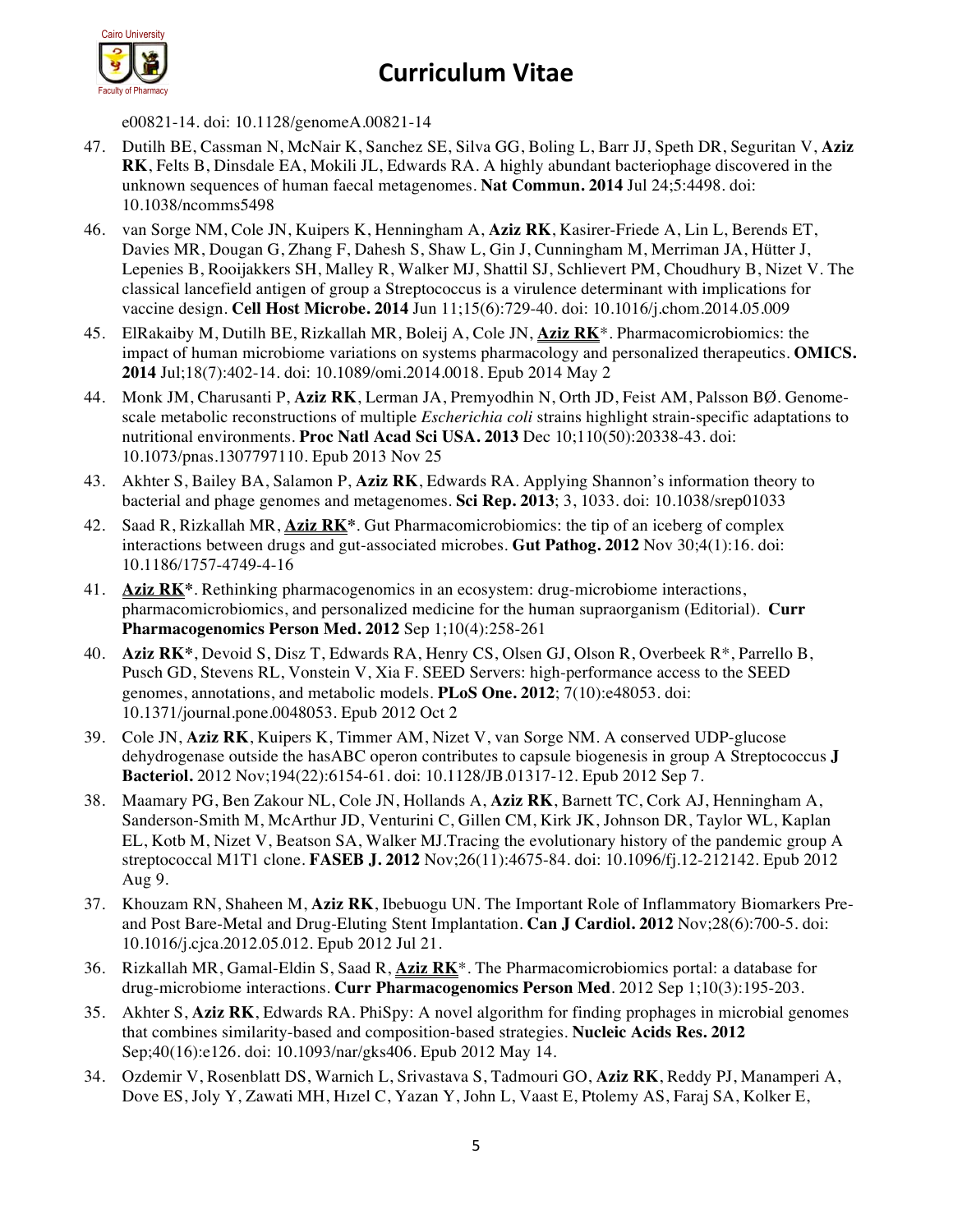

Cotton RG. Towards an Ecology of Collective Innovation: Human Variome Project (HVP), Rare Disease Consortium for Autosomal Loci (RaDiCAL) and Data-Enabled Life Sciences Alliance (DELSA). **Curr Pharmacogenomics Person Med. 2011** Dec 1;9(4):243-251

#### **2006-2010:**

- 33. Ozdemir V, Armengaud J, Dubé L, **Aziz RK**, Knoppers BM. Nutriproteomics and proteogenomics: cultivating two novel hybrid fields of personalized medicine with added Societal value. **Current Pharmacogenomics and Person Med. 2010** Dec 1;8(4):240-244.
- 32. Maamary PG, Sanderson-Smith ML, **Aziz RK**, Hollands A, Cole JN, McKay FC, McArthur JD, Kirk JK, Cork AJ, Keefe RJ, Kansal RG, Sun H, Taylor WL, Chhatwal GS, Ginsburg D, Nizet V, Kotb M, Walker MJ. Parameters Governing Invasive Disease Propensity of Non-M1 Serotype Group A Streptococci. **J Innate Immun.** 2010;2(6):596-606. doi: 10.1159/000317640. Epub 2010 Sep 2
- 31. Rizkallah MR, Saad R, **Aziz RK\***. The Human Microbiome Project, Personalized Medicine and the Birth of Pharmacomicrobiomics, 12. **Current Pharmacogenomics and Personalized Med. 2010** Sep 1;8(3):182-193.
- 30. **Aziz RK\***, Breitbart M, Edwards RA. Transposases are the most abundant, most ubiquitous genes in nature. **Nucleic Acids Res. 2010** Jul;38(13):4207-17. Epub 2010 Mar 9.
- 29. **Aziz RK\***, Kansal R, Aronow BJ, Taylor WL, Rowe SL, Kubal M, Chhatwal GS, Walker MJ, Kotb M. Microevolution of group A streptococci in vivo: capturing regulatory networks engaged in sociomicrobiology, niche adaptation, and hypervirulence. **PLoS One. 2010** Apr 14;5(4):e9798.
- 28. Khalifa MM, Sharaf RR, **Aziz RK\***. *Helicobacter pylori*: a poor man's gut pathogen? **Gut Pathog. 2010** Mar 31;2(1):2.
- 27. **Aziz RK**, Nizet V. Pathogen microevolution in high resolution. **Sci Transl Med. 2010** Jan 27;2(16):16ps4.
- 26. Kansal RG, Datta V, **Aziz RK**, Abdeltawab NF, Rowe S, Kotb M. Dissection of the molecular basis for hypervirulence of an in vivo-selected phenotype of the widely disseminated M1T1 strain of group A *Streptococcus* bacteria. **J Infect Dis. 2010** Mar 15;201(6):855-65.
- 25. Milani CJ<sup>#</sup>, *Aziz RK*<sup>#</sup>, Locke JB, Dahesh S, Nizet V, Buchanan JT. The novel polysaccharide deacetylase homolog Pdi contributes to virulence of the aquatic pathogen Streptococcus iniae. Microbiology. **2010**. 156: 543-54. Epub 2009 Sep 17. PMID: 19762441. (# Joint first author)
- 24. **Aziz RK\***. A hundred-year-old insight into the gut microbiome! **Gut Pathog. 2009** Dec 7;1(1):21.
- 23. Khouzam RN, **Aziz RK**. A case report: can altitude change blood pressure that much? **J Clin Hypertens (Greenwich). 2009** Sep;11(9):498-9.
- 22. **Aziz RK\***. The case for biocentric microbiology. **Gut Pathog**. **2009** Aug 4;1(1):16. PMID: 19653908.
- 21. Cox KH, Ruiz-Bustos E, Courtney HS, Dale JB, Pence MA, Nizet V, **Aziz RK**, Gerling I, Price SM, Hasty DL. Inactivation of DltA modulates virulence factor expression in Streptococcus pyogenes. **PLoS One. 2009**;4(4):e5366. Epub **2009** Apr 29.
- 20. **Aziz RK\***. Bioinformatic analysis of streptococcal peptidoglycan deacetylases family that confers resistance to lysozyme. **Bulletin Fac. Pharm. Cairo Univ. 2008**
- 19. Hollands A, **Aziz RK**, Kansal R, Kotb B, Nizet V, Walker MJ. A naturally occurring mutation in *ropB* suppresses SpeB expression and reduces M1T1 group A streptococcal systemic virulence. **PLoS One. 2008.** Dec. 31;3(12): e4102.
- 18. Kotb M, Fathey N, **Aziz R**, Rowe S, Williams RW, Lu L. Unbiased forward genetics and systems biology approaches to understanding how gene-environment interactions work to predict susceptibility and outcomes of infections. **Novartis Found Symp. 2008**;293:156-65; discussion 165-7, 181-3. Review.
- 17. **Aziz RK\*** and Kotb M. Rise and persistence of the global M1T1 clone of *Streptococcus pyogenes*. **Emerg Infect Dis. 2008** Oct;14(10):1511-7.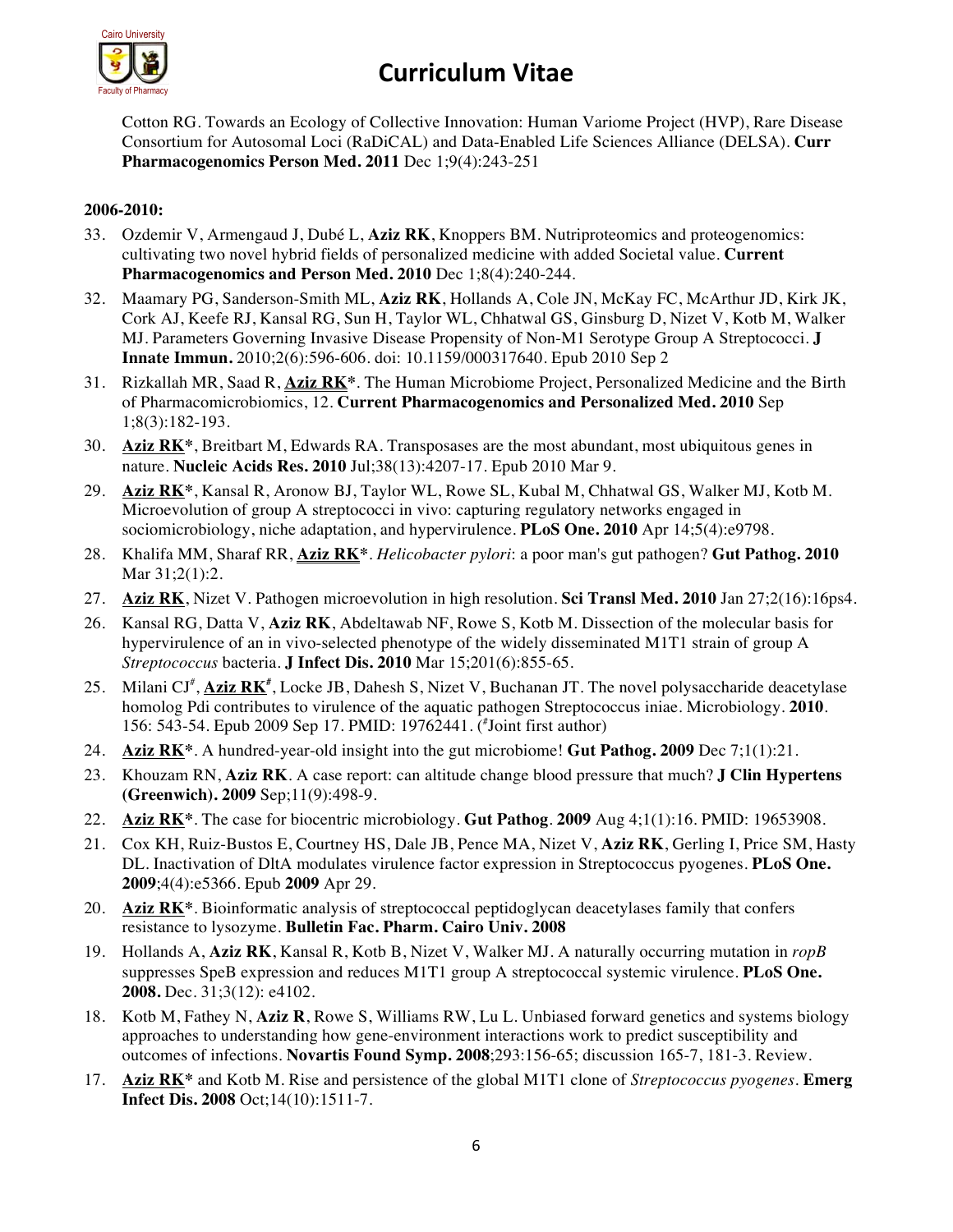

- 16. Locke JB, **Aziz RK**, Vicknair MR, Nizet V, Buchanan JT. *Streptococcus iniae* M-like protein contributes to virulence in fish and is a target for live attenuated vaccine development. **PLoS One. 2008** Jul 30;3(7):e2824.
- 15. Abdeltawab NF, **Aziz RK**, Kansal R, Rowe SL, Su Y, Gardner L, Brannen C, Nooh MM, Attia RR, Abdelsamed H, Taylor WL, Lu L, Williams RW, Kotb M. An unbiased, systems genetics approach to mapping genetic loci modulating susceptibility to severe streptococcal sepsis. **PLoS Pathogens. 2008** Apr 18;4(4):e1000042. doi: 10.1371/journal.ppat.1000042.
- 14. **Aziz RK,** et al. The RAST Server: Rapid Annotations using Subsystems Technology. **BMC Genomics. 2008** Feb 8;9:75. doi: 10.1186/1471-2164-9-75.
- 13. Arthur JC, Lich JD, **Aziz RK**, Kotb M, Ting JPY. Hsp90 associates with Monarch-1 and regulates its ability to promote degradation of NF- κB inducing kinase. **Journal of Immunology 2007** Nov 1;179(9):6291-6. PMID: 17947705.
- 12. Walker MJ, Hollands A, Sanderson-Smith ML, Cole JN, Kirk JK, Henningham A, McArthur JD, Dinkla K, **Aziz RK**, Kansal RG, Simpson AJ, Buchanan JT, Chhatwal GS, Kotb M, Nizet V. DNase Sda1 provides selection pressure for a switch to invasive group A streptococcal infection. **Nat Med. 2007** Aug;13(8):981-5. Epub 2007 Jul 15.
- 11. **Aziz RK**, Kansal R, Abdeltawab NF, Rowe SL, Su Y, Carrigan D, Nooh MM, Attia RR, Brannen C, Gardner LA, Lu L, Williams RW, Kotb M. Susceptibility to severe streptococcal sepsis: use of a large set of isogenic mouse lines to study genetic and environmental factors. **Genes Immun. 2007** Jul;8(5):404- 415. Epub 2007 May 24.
- 10. McNeil LK, Reich C, **Aziz RK**, Bartels D, Cohoon M, Disz T, et al. The National Microbial Pathogen Database Resource (NMPDR): a genomics platform based on subsystem annotation. **Nucleic Acids Res. 2007** Jan;35(Database issue):D347-53. Epub 2006 Dec 1.
- 9. Kwinn LA, Khosravi A, **Aziz RK**, Timmer AM, Doran KS, Kotb M, Nizet V. Genetic Characterization and Virulence Role of the RALP3/LSAP Locus Upstream of the Streptolysin S Operon in Invasive M1T1 Group A Streptococcus. **J Bacteriol. 2007** Feb;189(4):1322-9. Epub 2006 Nov 17.
- 8. Nooh MN<sup>#</sup>, **Aziz RK<sup>#</sup>**, Kotb M, Eroshkin A, Chuang W-J, Proft T, and Kansal R. Streptococcal mitogenic exotoxin, SmeZ, is the most susceptible M1T1 streptococccal superantigen to degradation by the streptococcal cysteine protease, SpeB. **J Biol Chem. 2006** Nov 17;281(46):35281-8. Epub 2006 Sep 15. ( # Joint first author)
- 7. Buchanan JT, Simpson AJ, **Aziz RK**, Liu GY, Kristian SA, Kotb M, Feramisco J, Nizet V. DNase expression allows the pathogen group A Streptococcus to escape killing in neutrophil extracellular traps. **Curr Biol. 2006** Feb 21;16(4):396-400.
- 6. **Aziz RK**, Kotb, M. Integrating proteomics, genomics, and bioinformatics tools to define unique features of the clonal M1T1 substrain of *S. pyogenes*. **International Congress Series. 2006** 1289: 175-179.

#### **2001-2005:**

- 5. Kansal R, **Aziz RK**, and Kotb M. Modulation of expression of superantigens by human transferrin and lactoferrin: a novel mechanism in host-streptococcus interactions. **J Infect Dis. 2005** Jun 15;191(12):2121- 9
- 4. **Aziz RK**, Edwards, RA, Taylor WW, Low DE, McGeer A, and Kotb M. Mosaic phages with horizontally acquired genes account for the emergence and diversification of the global M1T1 *S. pyogenes* clone. **J. Bacteriol. 2005** May;187(10):3311-8.
- 3. **Aziz RK**, Ismail, SA, Park H, Kotb M. Post-proteomic identification of Sda1, a novel phage-encoded streptodornase in *Streptococcus pyogenes*. **Mol Microbiol. 2004** Oct;54(1):184-97.
- 2. **Aziz RK**, Pabst MJ, Jeng A, Kansal R, Low DE, Nizet V, Kotb M. Invasive M1T1 group A Streptococcus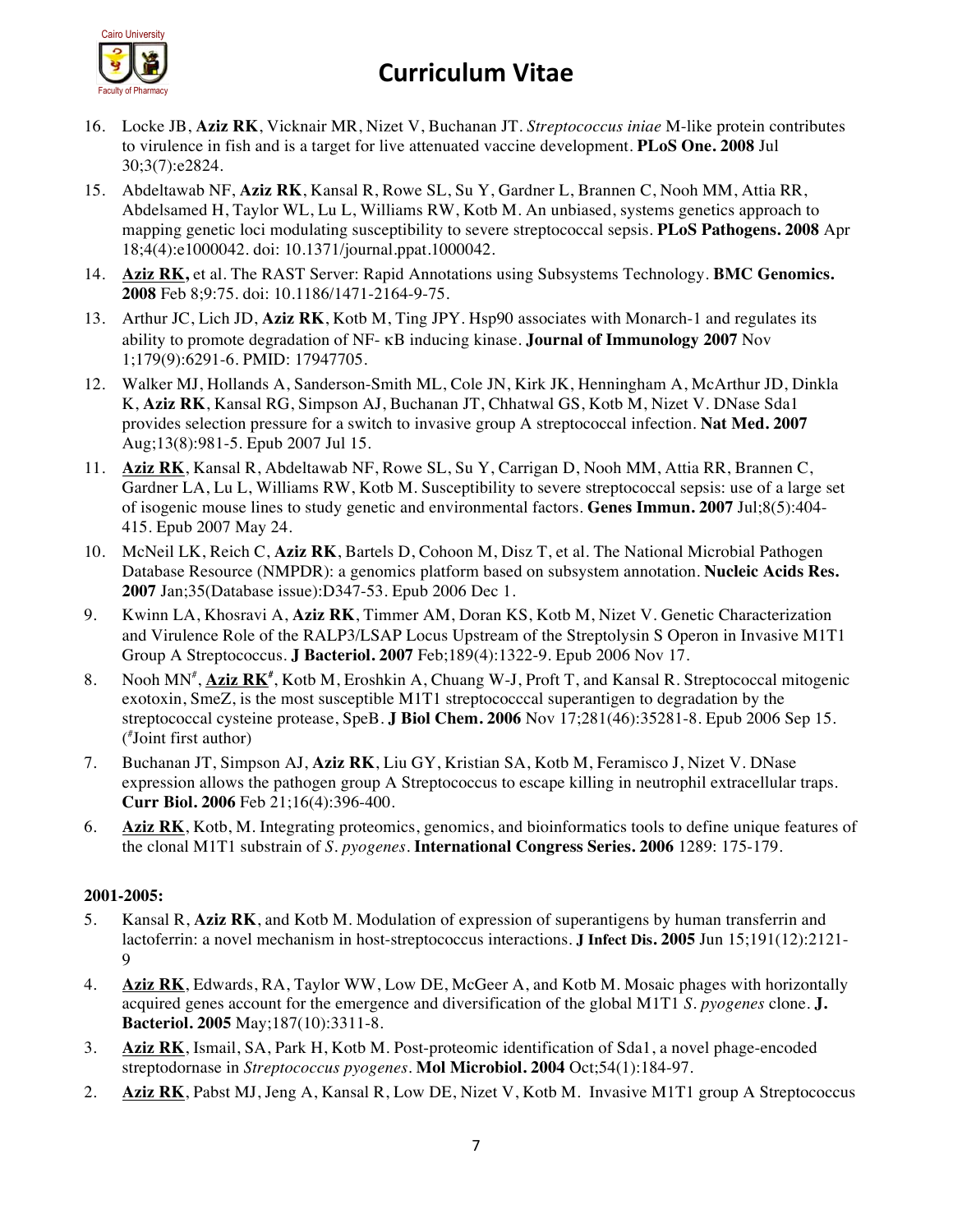

undergoes a phase-shift in vivo to prevent proteolytic degradation of multiple virulence factors by SpeB. **Mol Microbiol. 2004** Jan;51(1):123-34.

1. Kazmi SU, Kansal R, **Aziz RK**, Hooshdaran M, Norrby-Teglund A, Low DE, Halim AB, Kotb M. Reciprocal, temporal expression of SpeA and SpeB by invasive M1T1 group a streptococcal isolates in vivo. **Infect Immun**. **2001** Aug;69(8):4988-95.

### **Book:**

• Molecular Dissection of the Clonal M1T1 Group A Streptococci. **Ramy Karam Aziz (2009)**. VDM Verlag. ISBN-13: 978-3639196597

#### **Book Sections:**

- S1. Dutilh BE and **Aziz RK\***. Genomes, Metagenomes, and Microbiomes: A New Biology for a New Millennium. In **New Life Sciences: Linking Science to Society. 2013.** TWAS/ Biovision Alexandria.NXT 2012, Alexandria, Egypt. Edited by: Serageldin I and Yahia M. (ISBN: 978-977-452-226-8)
- S2. **Aziz RK\*** and Binfield P. Open Access: The Next Revolution in Scholarly Publishing. In **Publishing Scientific Papers in the Developing World. 2012.** TWAS/ Biovision Alexandria.NXT 2010, Alexandria, Egypt. Edited by: Serageldin I and Massoud E. (ISBN: 978-977-452-209-3).
- S3. McNeil L and **Aziz RK**. In silico reconstruction of the metabolic and pathogenic potential of bacterial genomes using subsystems. In **Genome Dyn.** 2009;6:21-34. Edited by: Bereswill S and Dereuse H.
- S4. Kotb M, Fathey N, **Aziz R**, Rowe S, Williams RW, Lu L. Unbiased forward genetics and systems biology approaches to understanding how gene-environment interactions work to predict susceptibility and outcomes of infections. **Aug 4 2008.** In **Genetic Effects on Environmental Vulnerability to Disease** (Novartis Foundation Symposia; 293) pp.156-65; discussion 165-7, 181-3. (ISBN: 978-0470777800)
- S5. Kotb M, Williams RW, Fathey N, Nooh M, Rowe S, Kansal R, and **Aziz R.** Biotools for determining the genetics of susceptibility to infectious diseases and expediting research translation into effective countermeasures. **Jul 2008.** In **National Institute of Allergy and Infectious Diseases, NIH: Volume 1: Frontiers in Research (Infectious Disease) Vassil St. Georgiev**. Humana Press. (ISBN: 978-1934115770)

#### **Published Conference Abstracts:**

- A1. Henningham A, Yamaguchi M, Aziz RK, … and Cole JN. Nonencapsulated group A *Streptococcus* associated with human invasive disease. **FASEB J. 2014.** 28 (1) Supplement 790.1
- A2. Cole JN, van Sorge N, Kuipers K, Henningham A, **Aziz RK**, … and Nizet V. Genetics and virulence role of the classical group A *Streptococcus* Lancefield antigen. **FASEB J. 2014.** 28 (1) Supplement 790.2
- A3. **Aziz RK\***, Saad R, Rizkallah MR. PharmacoMicrobiomics or how bugs modulate drugs: an educational initiative to explore the effects of human microbiome on drugs. **BMC Bioinformatics. 2011.** 12(Suppl 7):A10.
- A4. **Aziz RK\***, Dwivedi B, Breitbart M, Edwards RA. Phage Eco-Locator: a web tool for visualization and analysis of phage genomes in metagenomic data sets. **BMC Bioinformatics. 2011.** 12(Suppl 7):A9.
- A5. **Aziz RK\***. Subsystems-based servers for rapid annotation of genomes and metagenomes. **BMC Bioinformatics. 2010;** 11 (Suppl 4).
- A6. Mahmoud AA, **Aziz RK**\*. Do pathogenic bacteria encode more secreted proteins than their non-pathogenic relatives? **BMC Bioinformatics. 2010**; 11 (Suppl 4).
- A7. **Aziz RK\*.** In silico analysis of a family of extracellular polysaccharide deacetylases involved in virulence of pathogenic gram-positive cocci. **BMC Bioinformatics. 2010**; 11 (Suppl 4).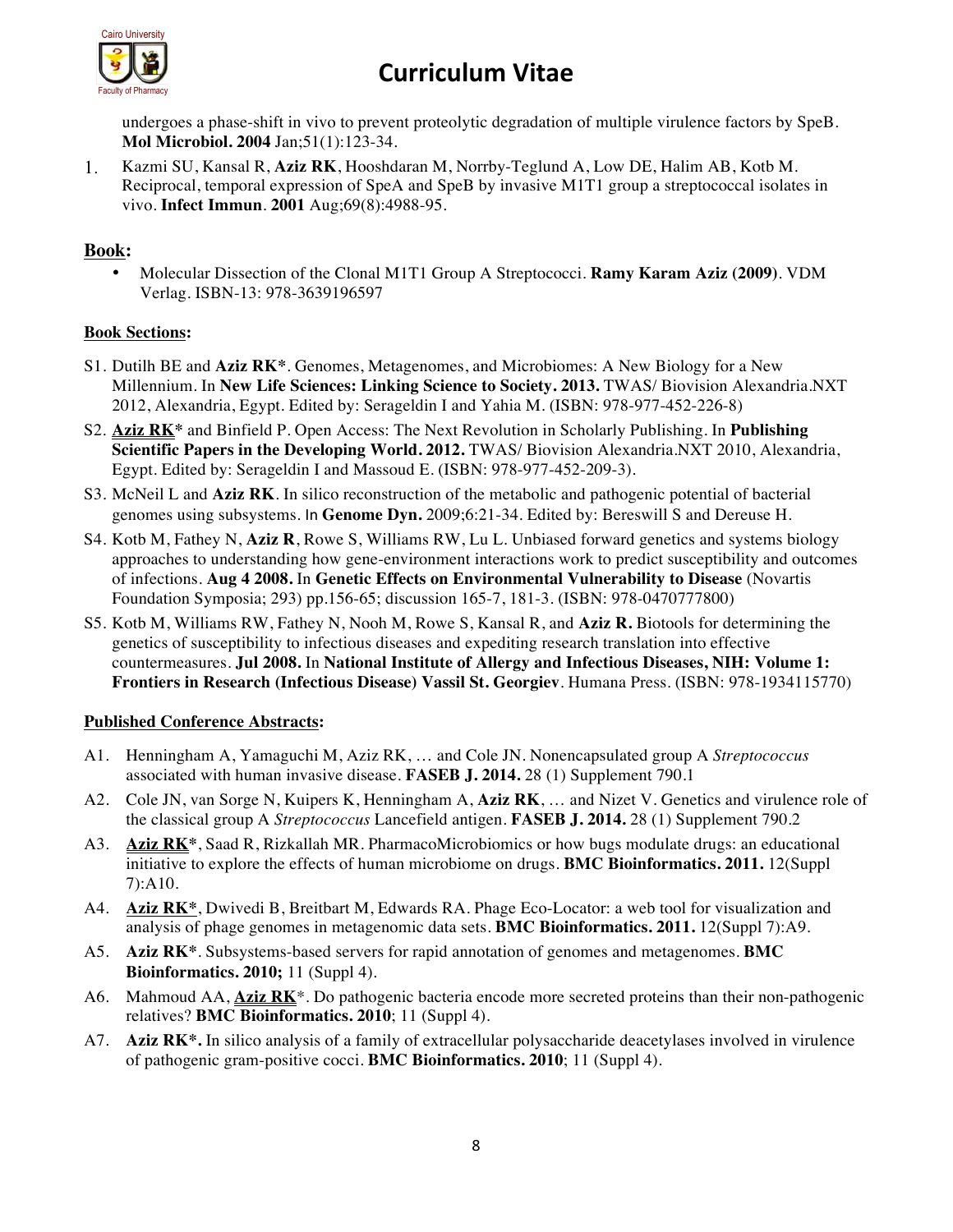

- A8. **Aziz RK**\*, Aronow BJ, Taylor WL ... and Kotb MK. Integrating neighbor clustering, coexpression clustering and subsystems analysis to define dynamic changes in regulatory networks associated with group A streptococcal sociomicrobiology and niche adaptation. **BMC Bioinformatics. 2010;** 11 (Suppl 4).
- A9. Amin HM, Hashem A, **Aziz RK**\*. Bioinformatics determination of ETEC signature genes as potential targets for molecular diagnosis and reverse vaccinology. **BMC Bioinformatics 2009**; 10 (Suppl7): A8 doi: 10.1186/1471-2105-10-S7-A8
- A10. **Aziz RK\***, McNeil LK. Reconstructing the virulome of the human pathogen Streptococcus pyogenes using NMPDR subsystems-based annotation **BMC Bioinformatics 2009**; 10 (Suppl7): A7 doi: 10.1186/1471- 2105-10-S7-A7

#### **Invited Lectures at Meetings or Seminars:**

- 1- Phage genomics and metagenomics. Feb 5-6 2015. CeBio Metagenomics Workshop, Belo Horizonte, Brazil
- 2- Genes Without Borders: Mobile Genetic Elements in Genomes and Metagenomes. November 6 2014. Glimpses at Pan-Gneomes Workshop, Valencia, Spain
- 3- Genomics and Systems Biology of Host-Microbe Interactions The dynamic balance and complex interactions between host and parasitic cells & genomes. June 3 2014. Research Seminar. University of North Dakota, School of Medicine & Health Sciences, North Dakota, USA
- 4- Genes Without Borders: Mobile Genetic Elements in Genomes and Metagenomes. May 6 2014. 2nd International Conference on Biotechnology and Environmental Safety, National Research Center Symposium, Cairo, Egypt
- 5- Impact of The Human Microbiome on Health, Nutrition, and Pharmacotherapy. April 24 2014. 5rh International Scientific Conference of Faculty of Pharmacy, Cairo University, Cairo, Egypt
- 6- Genes Without Borders: Mobile Genetic Elements in Genomes and Metagenomes. March 27 2014. III International Meeting on Environmental Microbiology, Belo Horizonte, Brazil
- 7- Detecting and decoding invisible life: What have we learned from genomic and metagenomic analysis of trillions of bacteria and viruses? October 4 2013. 24th TWAS General Meeting, Buenos Aires, Argentina
- 8- Genomics and Systems Biology of Microbial Pathogens: From virulence gene discovery and global gene regulation to therapeutic intervention. April 26 2012. 3rd International Scientific Conference of Faculty of Pharmacy, Cairo University, Cairo, Egypt
- 9- Genes Without Borders: Mobile Genetic Elements in Metagenomes. April 24 2012. BioVision Alexandria 2012, Bibliotheca Alexandrina, Alexandria, Egypt
- 10- "Don't be like me!" Innovation-driven education and research. April 21 2012. TWAS/BioVision Alexandria NXT2012, Bibliotheca Alexandrina, Alexandria, Egypt
- 11- The subsystems approach to genome annotation, metabolic reconstruction, and comparative genomics. November 19 2011. The 2011 International Symposium on Infectious Disease and Signal Transduction. Tainan, Taiwan
- 12- PharmacoMicrobiomics: On Drugs and Bugs. November 17 2011. National Central University, Taoyuan, Taiwan
- 13- On hosts, pathogens, and pathogens' pathogens. June 14 2011. National Cheng Kung University, Tainan, Taiwan
- 14- PLoS and the revolution in scholarly communication. June 13 2011. National Central University, Taoyuan, Taiwan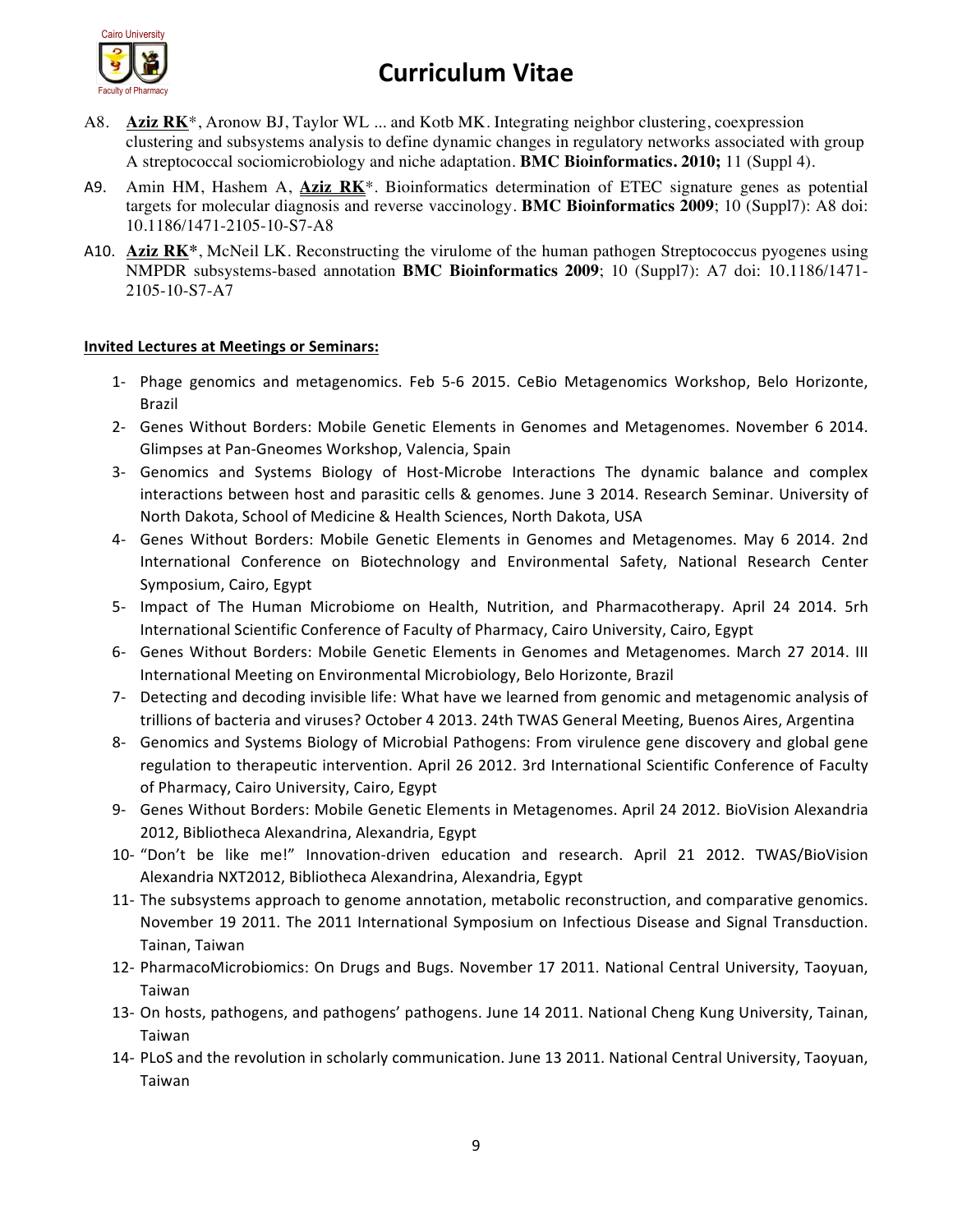



- 15- Open Access and the next revolution in scientific publishing. April 10 2010. TWAS/BioVision Alexandria NXT2010, Bibliotheca Alexandrina, Alexandria, Egypt
- 16- Genes Without Borders: Mobile Genetic Elements in Genomes and Metagenomes. November 13 2014. Graduate Seminar, Biology Department, the American University in Cairo, New Cairo, Egypt
- 17- The Human Microbiome Project and The Emerging Field of Pharmaco-Microbiomics. Sep 23 2014. Beni Sueif University Research Symposium, Beni Sueif, Egypt
- 18- "Speak so I may see you!" On communicating Science to the public. December 30 2013. 9th TWAS/ARO Meeting. Alexandria, Egypt
- 19- Genes without borders: A survey of mobile genetic elements in genomes and metagenomes. March 18 2011. Computational Science Research Center, San Diego State University, San Diego, CA, USA
- 20- A Brief Introduction to Proteomics. March 01 2007. The German Egyptian network of young scientists (GENYS) biotechnology colloquium at the Agricultural Genetic Engineering Research Institute (AGERI), Giza, Egypt
- 21- Bioinformatics and Its Applications in Microbiology, Biomedical, and Pharmaceutical Sciences. December 2006. The 30th Conference of Pharmaceutical Sciences, Cairo, Egypt.

#### **Oral Presentations:**

- 1- PharmacoMicrobiomics: A Database for Drug-Microbiome Interactions or Pharmacogenomics of the Human Supraorganism. The 10th Annual Rocky Mountain Bioinformatics Conference. Snowmass, CO, USA. Dec. 2012
- 2- Genes Without Borders: Mobile DNA in metagenomes. UT-ORNL-KBRIN 10th Bioinformatics Summit, Memphis, TN. Apr. 2011
- 3- PhiRAST: A Pipeline for Rapid Annotation of Phage Genomes Using Subsystems Technology. The 8th Annual Rocky Mountain Bioinformatics Conference. Snowmass, CO, USA. Dec. 2010
- 4- The PhAnToMe Project. Phage Annotation Tools and Methods. RAST users workshop at the Argonne National Laboratory, IL. Aug. 2010
- 5- Subsystems-based servers for rapid annotation of genomes and metagenomes. UT-ORNL-KBRIN Bioinformatics Summit, Cadiz, KY. Mar. 2010
- 6- Can We Accurately Determine the Fittest Genes in Nature? The 7th Annual Rocky Mountain Bioinformatics Conference. Snowmass, CO, USA. Dec. 2009
- 7- Which is the most successful gene on Earth? San Diego Microbiology Group One Day Meeting. San Diego, CA, USA. May 2009
- 8- Use of NMPDR subsystems-based annotation and genome comparison tools for understanding Streptococcus pyogenes virulome. The 6th Annual Rocky Mountain Bioinformatics Conference. Snowmass, CO, USA. Dec. 2008.
- 9- Genomic and phenotypic characterization of in vivo-selected M1T1 S. pyogenes mutants reveal molecular and regulatory events underlying niche-adaptation. The XVII Lancefield International Symposium for Streptococci and Streptococcal Diseases, Porto Heli, Greece, June 2008.

#### **Poster Presentations:**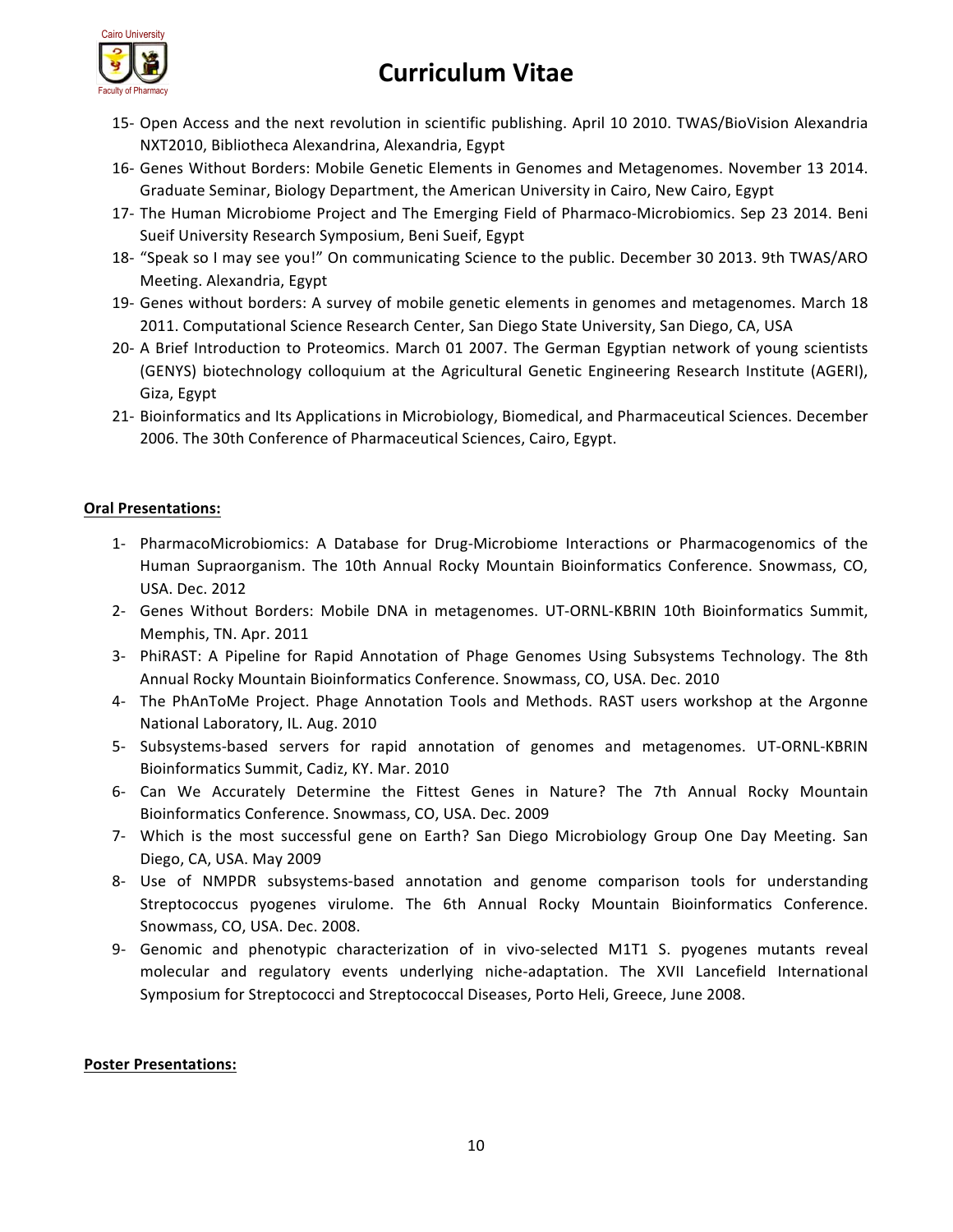

- 1- The PharmacoMicrobiomics Portal: Towards a knowledge base for drug-microbiome interactions. Rizkalah MR, Saad R, Gamal S, Aziz RK. 24th TWAS General Meeting. Buenos Aires, Argentina. Oct. 2013
- 2- A model-guided workflow for prediction and validation of synthetic lethal gene pairs as antibiotic targets in pathogenic enterobacteria. Aziz RK et al. The 10th Annual Rocky Mountain Bioinformatics Conference. Snowmass, CO, USA. Dec. 2012
- 3- The PharmacoMicrobiomics Portal: A database for drug-microbiome interactions. Rizkalah MR, Saad R, Gamal S, Aziz RK. BioVision Alexandria 2012, Bibliotheca Alexandrina, Alexandria, Egypt. Apr. 2012
- 4- PharmacoMicrobiomics or How Bugs Modulate Drugs: An educational initiative to explore the effects of human microbiome on drugs. UT-ORNL-KBRIN 10th Bioinformatics Summit, Memphis, TN. Apr. 2011
- 5- Phage Eco-Locator: A web tool for visualization and analysis of phage genomes in metagenomic data sets. UT-ORNL-KBRIN 10th Bioinformatics Summit, Memphis, TN. Apr. 2011
- 6- Comparative Analysis of the Fractions of Secreted Proteins Encoded by Bacterial Genomes. The 8th Annual Rocky Mountain Bioinformatics Conference. Snowmass, CO, USA. Dec. 2010
- 7- Phages without borders: distribution of phage nucleic acids in 310 metagenomes. ASM 110th General Meeting, San Diego, CA, USA. May 2010
- 8- PhAnToMe (Phage Annotation Tools and Methods): A Platform for Phage Annotation and Comparative Genomics. ASM 110th General Meeting, San Diego, CA, USA. May 2010
- 9- Comparison of fractions of secreted proteins between pathogenic and non-pathogenic bacteria. ASM 110th General Meeting, San Diego, CA, USA. May 2010
- 10- Do pathogenic bacteria encode more secreted proteins than their non-pathogenic relatives? UT-ORNL-KBRIN Bioinformatics Summit, Cadiz, KY. Mar. 2010
- 11- In silico analysis of a family of extracellular polysaccharide deacetylases involved in virulence of pathogenic gram-positive cocci. UT-ORNL-KBRIN Bioinformatics Summit, Cadiz, KY. Mar. 2010
- 12- Integrating neighbor clustering, coexpression clustering and subsystems analysis to define dynamic changes in regulatory networks associated with group A streptococcal sociomicrobiology and niche adaptation. UT-ORNL-KBRIN Bioinformatics Summit, Cadiz, KY. Mar. 2010
- 13- PhAnToMe: PHage ANnotation TOols and MEthods. The 7th Annual Rocky Mountain Bioinformatics Conference. Snowmass, CO, USA. Dec. 2009
- 14- PhAnToMe: PHage ANnotation TOols and MEthods. The 18th Biennial Evergreen International Phage Biology Meeting. Evergreen, WA, USA. Aug. 2009
- 15- Reconstructing the virulome of the fish pathogen Streptococcus iniae by pyrosequencing, RAST annotation, and high-throughput virulence screens. ASM 109th General Meeting, Philadelphia, PA, USA. May 2009
- 16- Comparative analysis of predicted fractions of secreted proteins in ten microbial genera. ASM 109th General Meeting, Philadelphia, PA, USA. May 2009
- 17- Sociomicrobiology of sibling group A streptococcal phenotypic variants under host pressure. ASM 109th General Meeting, Philadelphia, PA, USA. May 2009
- 18- Computer-based determination of ETEC pathotype-specific genes as targets for molecular diagnosis and reverse vaccinology. The 6th Annual Rocky Mountain Bioinformatics Conference, Snowmass, CO, Dec. 2008.
- 19- Use of NMPDR subsystems-based annotation and genome comparison tools for understanding Streptococcus pyogenes virulome. The 6th Annual Rocky Mountain Bioinformatics Conference, Snowmass, CO, Dec. 2008.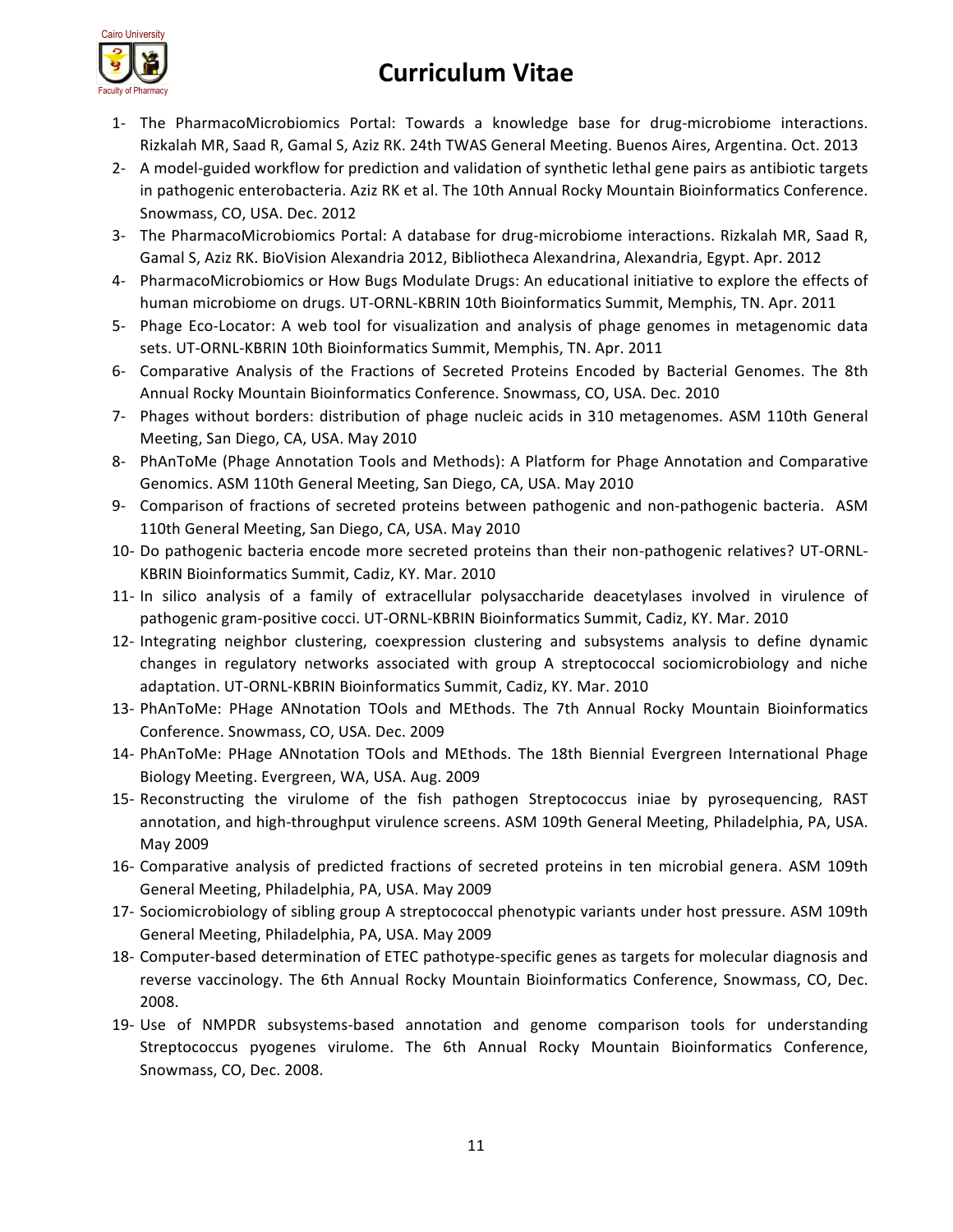

- 20- Bioinformatics determination of ETEC signature genes as potential targets for molecular diagnosis and reverse vaccinology. UT-ORNL-KBRIN Bioinformatics Summit, Fall Creeks Falls State Park, Pikeville, TN, Mar. 2008
- 21- Reconstructing the virulome of the human pathogen Streptococcus pyogenes using NMPDR subsystemsbased annotation. UT-ORNL-KBRIN Bioinformatics Summit, Fall Creeks Falls State Park, Pikeville, TN, Mar. 2008
- 22- Role of pdi, a novel deacetylase homologue, in virulence of the aquatic pathogen Streptococcus iniae. The XVII Lancefield International Symposium for Streptococci and Streptococcal Diseases, Porto Heli, Greece, Jun. 2008.
- 23- Endemic Gastric Disorders Linked to Groundwater Contamination with Helicobacter pylori in an Egyptian Oasis. ASM 108th General Meeting, Boston, MA, USA, Jun. 2008
- 24- Phenotypic Microarrays and In Vivo Transcriptome Analysis Reveal Molecular and Regulatory Events Underlying Niche-Adaptation of M1T1 S. pyogenes. ASM 108th General Meeting, Boston, MA, USA, Jun. 2008
- 25- Bioinformatics Mapping of Genetic Loci Modulating Susceptibility to Severe Streptococcal Sepsis using a Reference Population of Recombinant Inbred Mice. ASM 107th General Meeting, Toronto, Canada, May  $2007$  {Co-author}
- 26- Core Genomes and Signature Genes that Define Streptococcus pyogenes. UT-ORNL-KBRIN Bioinformatics Summit, Paris Landing State Park, Buchanan, TN, Apr. 2007
- 27- Bioinformatics Mapping of Genetic Loci Modulating Susceptibility to Severe Streptococcal Sepsis using a Reference Population of Recombinant Inbred Mice. UT-ORNL-KBRIN Bioinformatics Summit, Paris Landing State Park, Buchanan, TN, Apr. 2007 {Co-author}
- 28- A Genetically Diverse Mouse Reference Population to Study the Mechanism of Susceptibility of Streptococcal Infections. Egyptian Conference for Genetic Engineering, Sharm El Sheikh, Egypt, Nov. 2006
- 29- Using the NMPDR and the SEED subsystems approach for comparative genomics and understanding streptococcal virulence. The First Annual Conference on Gram-Positive Pathogens, Omaha, Nebraska, Oct. 2006
- 30- Using a Genetically Diverse Mouse Reference Population to Map Novel Loci for Susceptibility to Invasive Streptococcal Infections. ASM Conference on Streptococcal Genetics, Saint Malo, France, Jun. 2006
- 31- Novel Bioinformatics Tools: Using The NMPDR and The SEED Subsystems Approach for Comparative Genomics and Understanding Streptococcal Virulence. ASM Conference on Streptococcal Genetics, Saint Malo, France, Jun. 2006
- 32- A Genetically Diverse Mouse Reference Population to Study the Mechanism of Susceptibility of Streptococcal Infections. ASM 106th General Meeting, Orlando, FL, May 2006
- 33- Molecular evolution and genomic characteristics of the virulent, globally disseminated M1T1 strain of S. pyogenes. The XVIth Lancefield International Symposium on Streptococci & Streptococcal Diseases. Sep. 2005.
- 34- Integrating genomics, proteomics, and bioinformatics reveals unique features of the clonal M1T1 S. pyogenes. The International Union of Microbiological Societies (IUMS) joint meeting, San Francisco, CA. Jul. 2005.
- 35- Mosaic phages with horizontally acquired genes account for the emergence and diversification of the global M1T1 S. pyogenes clone. ASM 105th General Meeting, Atlanta, GA, Jun. 2005